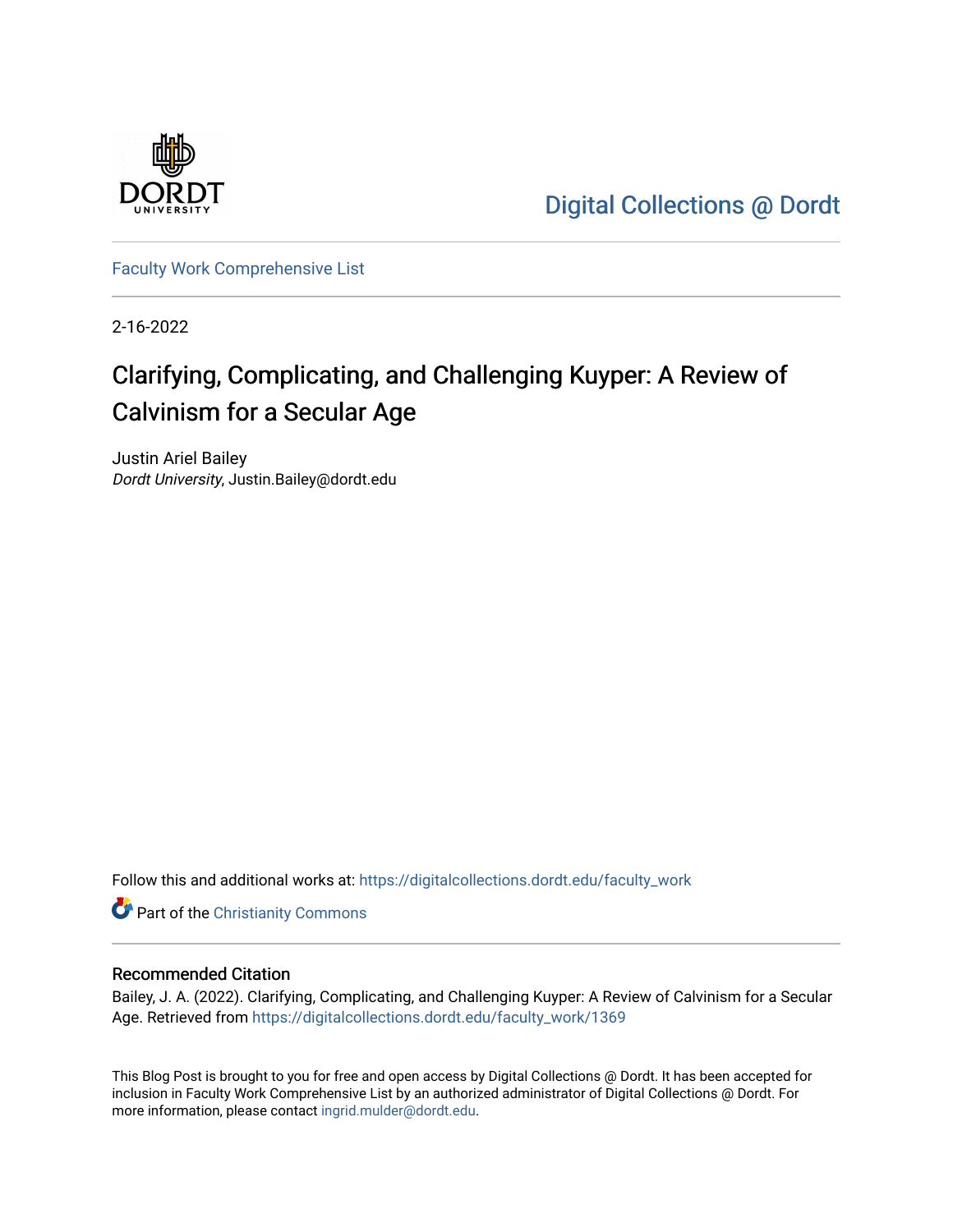## Clarifying, Complicating, and Challenging Kuyper: A Review of Calvinism for a Secular Age

#### Abstract

"We must name and own the dysfunctional bits, not to shift the blame to others, but to take responsibility for how we continue in the time and place we've been called."

Posting about the book Calvinism for a Secular Age from In All Things - an online journal for critical reflection on faith, culture, art, and every ordinary-yet-graced square inch of God's creation.

[https://inallthings.org/clarifying-complicating-and-challenging-kuyper-a-review-of-calvinism-for-a-secular](https://inallthings.org/clarifying-complicating-and-challenging-kuyper-a-review-of-calvinism-for-a-secular-world/)[world/](https://inallthings.org/clarifying-complicating-and-challenging-kuyper-a-review-of-calvinism-for-a-secular-world/) 

#### **Disciplines**

**Christianity** 

#### **Comments**

[In All Things](http://inallthings.org/) is a publication of the [Andreas Center for Reformed Scholarship and Service](http://www.dordt.edu/services_support/andreas_center/) at Dordt [University](http://www.dordt.edu/).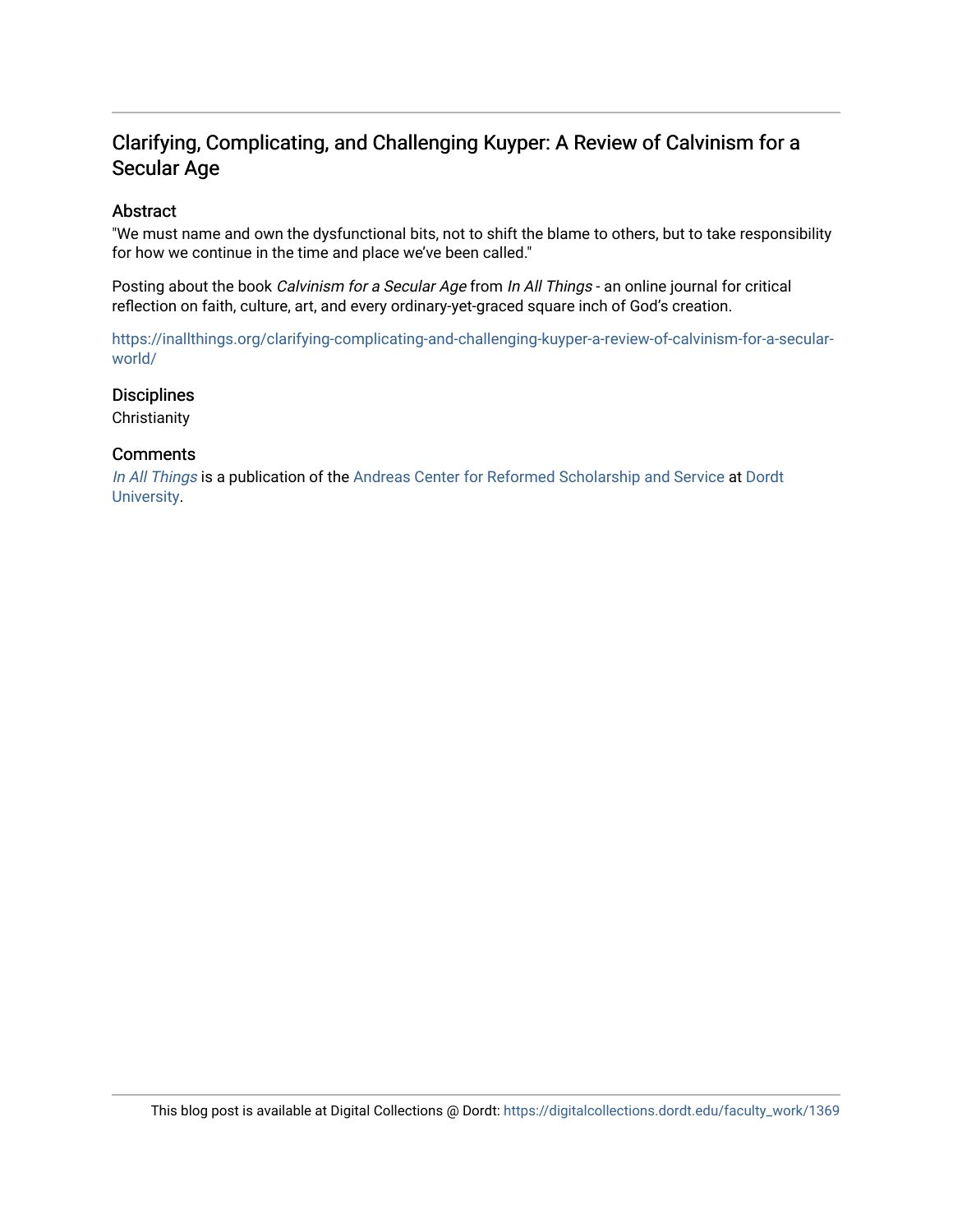## **Clarifying, Complicating, and Challenging Kuyper: A Review of** *Calvinism for a Secular Age*

### **[Justin Ariel Bailey](https://inallthings.org/author/justin-bailey/)**

### **February 16, 2022**

**Title:** *Calvinism for a Secular Age: A Twenty-First Century Reading of Abraham Kuyper's Stone Lectures* **Author:** Jessica R. Joustra, Robert J. Joustra **Publisher:** IVP Academic **Publishing Date:** February 8, 2022 **Pages:** 248 (Paperback) **ISBN:** 978-1514001462

I first heard the name Abraham Kuyper in a talk by John Piper. The year was 2004, and I was attending Piper's Conference on "Sex and the Supremacy of Christ." I had discovered Piper during college and was drinking deeply from the Calvinist cisterns for which Piper is known. Unsurprisingly, Piper's reference to Kuyper was to the famous "every square inch" line from the Stone Lectures. At that time in my life, an endorsement from John Piper meant everything, and so I made a mental note to read something by Kuyper. This led me finally to read Kuyper's Stone Lectures for myself.

As I read, I remember thinking two things. First, *this is a different sort of Calvinism than I'm used to*. It was more expansive, and somehow not fixated on the five points of Calvinism. Second, *the way he talks about non-Western culture leaves a lot to be desired*. As a Filipino American, I found his assumption of Western cultural superiority to be naïve at best, and at times deeply racist (see Shaun Stiemsma's review). I set the lectures aside, not knowing how important they would become to me when I returned to graduate school a decade later.

I've told the story elsewhere of my move from Piper to Kuyper. For now, it is enough to say that the world and life vision set forth in the lectures—captured wonderfully in the Joustras opening post—became vital to my theological outlook. Nevertheless, I have sometimes found myself in the position of clarifying and defending the Kuyperian vision to those who are suspicious. During my doctoral studies, I had a neighbor who hated Kuyper's lectures so much that he burned them in the community fire pit. Last year a student who had been assigned the text carried the book around and read the more objectionable passages out loud for anyone who wanted to listen. At a school deeply shaped by Kuyperian sensibilities (both the apartments and